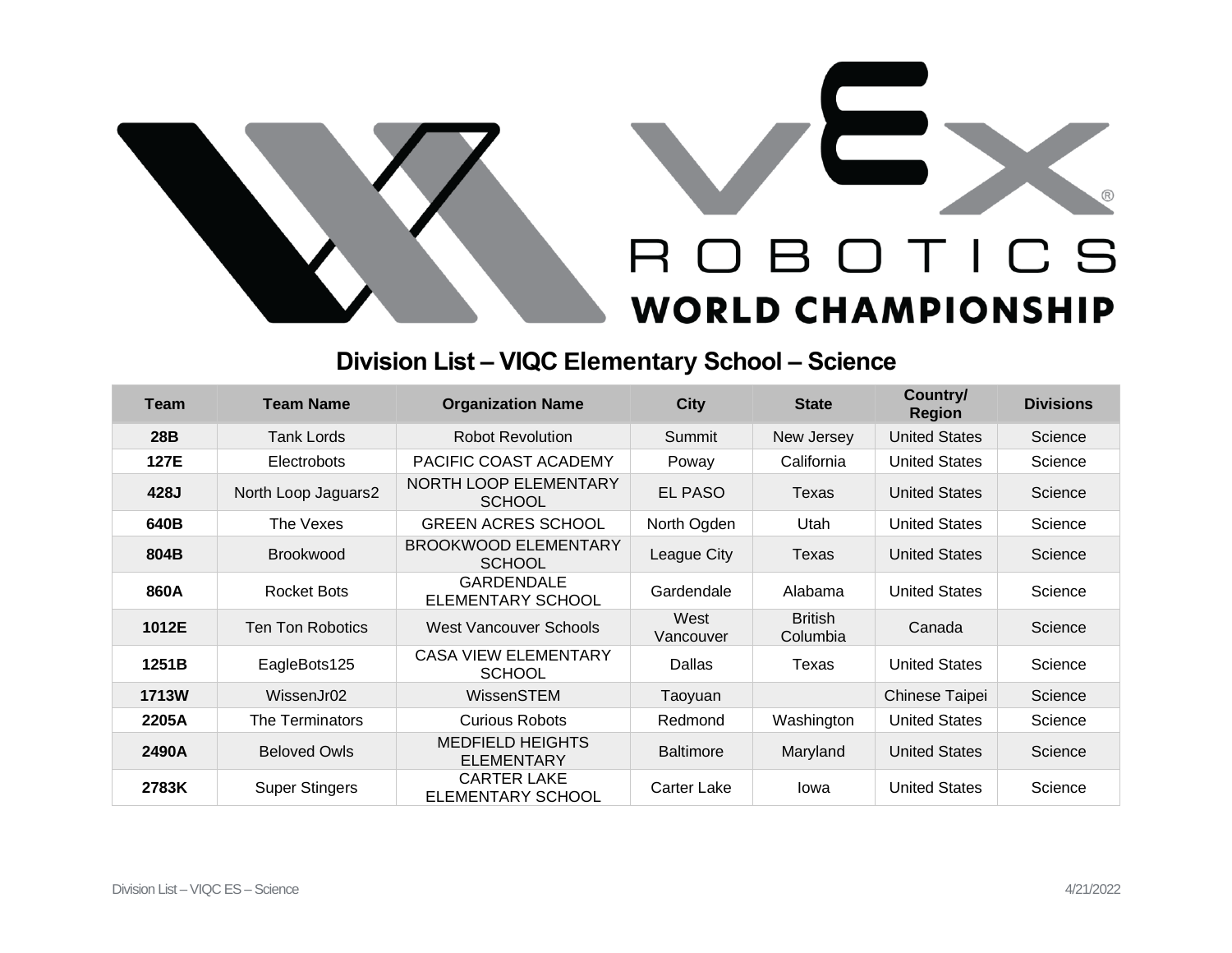| <b>Team</b> | <b>Team Name</b>                                     | <b>Organization Name</b>                          | <b>City</b>          | <b>State</b>            | Country/<br><b>Region</b> | <b>Divisions</b> |
|-------------|------------------------------------------------------|---------------------------------------------------|----------------------|-------------------------|---------------------------|------------------|
| 3333S       | Gerald                                               | Notre Dame Preparatory<br>School & Marist Academy | Pontiac              | Michigan                | <b>United States</b>      | Science          |
| 5164B       | Marquez Robotix/RED                                  | Marquez Charter                                   | Pacific<br>Palisades | California              | <b>United States</b>      | Science          |
| 6510F       | Salty Sea Salt                                       | Pymble Ladies College,<br>Sydney, Australia       | Pymble               |                         | Australia                 | Science          |
| 6900F       | <b>Big Meow</b>                                      | Vinci Robotics Academy                            | Burlington           | Massachusetts           | <b>United States</b>      | Science          |
| 7686A       | <b>Adventure Bots</b>                                | <b>Tiger Robotics</b>                             | Harrisburg           | South Dakota            | <b>United States</b>      | Science          |
| 7707P       | Steel Eagles - PMR<br>Party                          | <b>Pleasant View Elementary</b><br>Zionsville     | Zionsville           | Indiana                 | <b>United States</b>      | Science          |
| 8390S       | // Caution Tape Siren //                             | Caution Tape Robotics ////                        | Markham              | Ontario                 | Canada                    | Science          |
| 9464C       | <b>Cowboy Robotics</b>                               | <b>Hickory Ridge Elementary</b>                   | Harrisburg           | North Carolina          | <b>United States</b>      | Science          |
| 10277A      | MacRobotics-Purple                                   | Douglas Macarthur Elementary<br>School            | Cedar Lake           | Indiana                 | <b>United States</b>      | Science          |
| 10477B      | <b>ES Twilight</b>                                   | Paramount Brookside                               | Indianapolis         | Indiana                 | <b>United States</b>      | Science          |
| 10775X      | <b>CyberEAGLES</b>                                   | Sycamore School                                   | Indianapolis         | Indiana                 | <b>United States</b>      | Science          |
| 11450H      | <b>RMS Lions</b>                                     | Ravenswood Middle                                 | East Palo Alto       | California              | <b>United States</b>      | Science          |
| 12065A      | <b>Magnus Robotics</b>                               | <b>Magnus Robotics</b>                            | Harrisburg           | Pennsylvania            | <b>United States</b>      | Science          |
| 13729R      | <b>Buffalo Bots</b>                                  | <b>Buffalo Elementary School</b>                  | Kenova               | West Virginia           | <b>United States</b>      | Science          |
| 15294B      | Eaglebots - Blue                                     | <b>Woodview Elementary School</b>                 | Nappanee             | Indiana                 | <b>United States</b>      | Science          |
| 17760V      | <b>Glowing Chickens</b>                              | <b>Capitol City Robotics</b>                      | Washington           | District of<br>Columbia | <b>United States</b>      | Science          |
| 19554B      | Lyons Lions 2                                        | <b>Lyons Elementary School</b>                    | Lyons                | Colorado                | <b>United States</b>      | Science          |
| 20188N      | <b>Engineering For Kids</b><br>Osborne Park: Nothing | Engineering For Kids Australia                    | Osborne Park         |                         | Australia                 | Science          |
| 21217A      | <b>FLTPA Soaring Eagles</b>                          | Furman Templeton<br><b>Preparatory Academy</b>    | <b>Baltimore</b>     | Maryland                | <b>United States</b>      | Science          |
| 23117A      | Warbots                                              | <b>Corner School</b>                              | Warrior              | Alabama                 | <b>United States</b>      | Science          |
| 26455A      | <b>Radical Robots</b>                                | Queensbury Schools                                | Queensbury           | New York                | <b>United States</b>      | Science          |
| 30077E      | <b>RoboPhantoms</b>                                  | <b>Biloxi Upper Elementary</b>                    | <b>BILOXI</b>        | Mississippi             | <b>United States</b>      | Science          |
| 31186F      | <b>Roadbot Runners F</b>                             | PIONEER SCHOOL                                    | Ogden                | Utah                    | <b>United States</b>      | Science          |